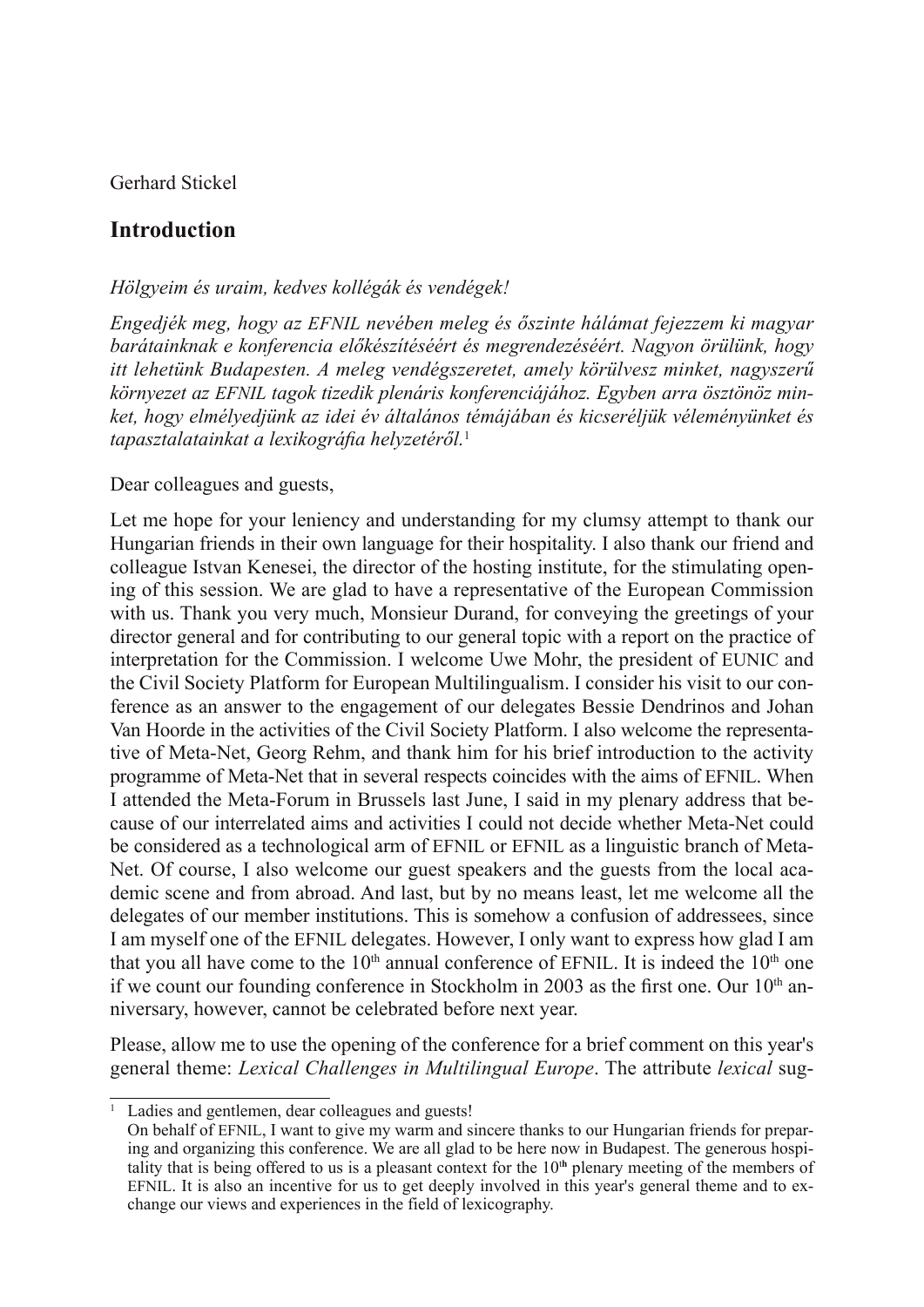gests that the conference will be mainly concerned with lexical units, with words, words of the various European languages. Why should we care about words? Why are words important? I hesitate to answer with the first sentence of St. John's gospel: *In initio erat verbum. In the beginning was the Word.* This would lead to theological arguments that a simple linguist like myself could not meet. Let me instead make use of another classical quote. In one of the scenes of Shakespeare's tragedy *Hamlet* (II, 2), Polonius asks the prince who is reading a book: "What do you read, my Lord?" Hamlet answers: "Words, words, words." He could have answered even more generally: *a text* or *a book*, because Hamlet does not want to be interrogated by the old bore Polonius and, therefore, meets the question evasively by a generality. However, Hamlet's answer is in its general sense true, because everything that we speak and hear, that we write and read consists of words.

I will not enter a long discussion of what words are in a strict sense of modern linguistics. There are various attempts to come to a definition of words as units somewhere between the structural levels of morphology and syntax. Distinctions are made between lexical words and grammatical words, between autosemantic and synsemantic words, between phonological and graphematical words, between simple and compound words, between indigenous words and loan words, between the various word classes and so on and, of course, between words of different languages. Distinctions like this must be made and observed by grammarians and, more important in our present context, by lexicographers. For my brief deliberations, however, it suffices to look at words from the perspective of a language user as the units of speech or writing that native speakers of a language usually regard as the smallest isolable meaningful elements of the language. More naively, words can be seen as items that can be looked up in a dictionary, provided there is a dictionary.

The repetition of isolated words is the beginning of the language acquisition of a child. The use of single words and, perhaps, our hands are the first steps to communicate in a foreign language. Structural linguistics considered syntax as the core of a language. However, syntactic structures by themselves convey little meaning. Lexical units, words, are always needed to make an utterance meaningful.

Since ancient times, the collection of the words of a language in a list or a wordbook was an important means to stabilize a language, to establish and codify a standard variety of the language. A dictionary was, therefore, often considered as a linguistic treasure, a metaphor still used, for instance, for the modern *Tresor de la langue française.* In German, we use the expression *Wortschatz* (treasure of words) when we refer to the vocabulary of a language. These days, one of our member institutes, the Accademia della Crusca in Florence, celebrates the 400<sup>th</sup> anniversary of its *Vocabolario degli Accademici della Crusca* of 1612, a lexical treasure that became a model for similar authoritative dictionaries of other European languages.

While a wordbook of an individual language, that is, a monolingual dictionary, is especially important for the cultivation and preservation of the language of an ethnic group or a nation; bilingual and multilingual dictionaries that confront the words of two or more languages are aids for the learning of other languages, for understanding foreign texts and for the communication between speakers of different languages. Bilingual glos-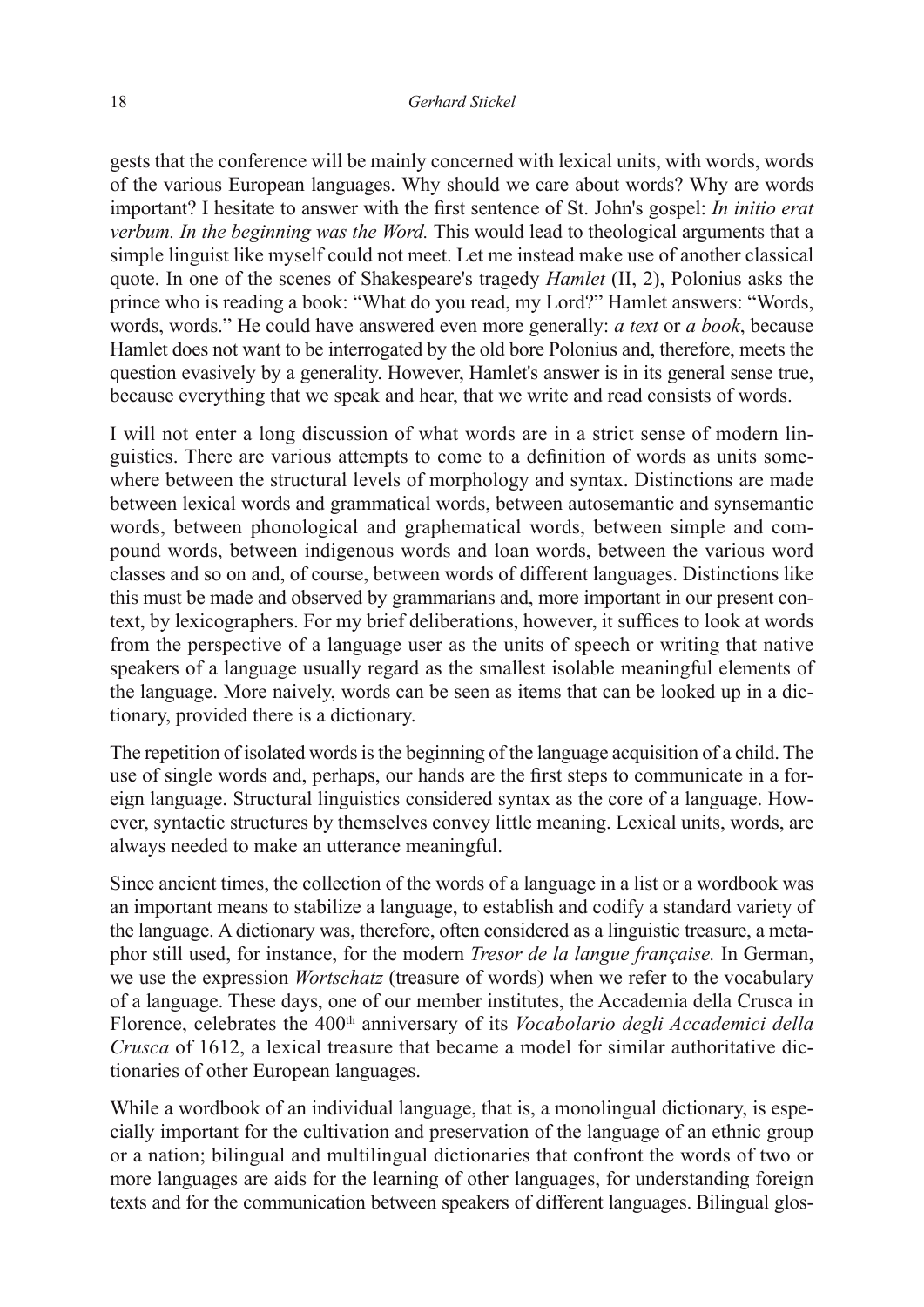## *Introduction* 19

saries and dictionaries are historically even older than monolingual ones.<sup>2</sup> Within the context of EFNIL and especially under the heading of this conference, we emphasize that bilingual and multilingual dictionaries are indispensable tools to overcome the borders between the different European languages and to maintain the linguistic diversity of Europe. For some people, dictionaries are even tools to enjoy this diversity. Dictionaries are indispensable for translators and interpreters, for teachers and learners of foreign languages, for the authors of textbooks and other learning material, for the scholar, scientist, or engineer who tries to understand a foreign text as well as for the tourist in a foreign country who wants to know what a sign or a public warning is about.

The importance of words as essential elements of our various languages and the undisputable benefit that our languages and their speakers have from dictionaries were the motives for EFNIL to put this year's general conference under the title *Lexical Challenges in Multilingual Europe*. I use the word *dictionary* not only for printed books but as a cover term for collections of words in all media in which lexical data are being presented nowadays.

I would like to distinguish between three interrelated kinds or aspects of lexical challenges. The first challenge is directed as ever towards the lexicographers in our institutes and publishing houses in our countries to produce and to present reliable information on the words of our language and their use. More than in the past, the linguistic diversity in present Europe demands, however, that the vocabulary of each individual language is not only described for itself and by itself but also within the context of other European languages.

A challenge in a second sense is directed towards the participants of this conference. We should feel challenged to learn from each other about modern methods and aims of lexicographic projects in the various countries and forward this knowledge and experience to our own language institutions and publishers in order to stimulate and improve their lexicographic activities. This exchange of information on theoretical concepts, practical methods, and experiences should not be limited to the ways of extracting lexical units from corpora and other sources and ordering and analyzing them but should also include, beside traditional ways of publication, modern means and media of presenting and distributing lexical information. This again should presuppose the study of the actual needs people have and the ways they use dictionaries and other lexical sources: What kind of words do people look up, and what information on words do they want? How and for what purposes do they use dictionaries in conventional forms or digital media? The challenge to us to learn from each other about modern developments and experiences in lexicography will be at the core of this conference.

We should, however, not forget a third kind of challenge, a challenge directed towards the authorities in our countries and on the European level. It is more a demand than a challenge which should be felt and accepted by the addressees. In current international discussions, the compilation of dictionaries in various media and their distribution is usually subsumed under the term of *language industries*. This suggests that dictionary

<sup>&</sup>lt;sup>2</sup> The oldest known dictionary consists of tablets with bilingual Sumerian-Akkadian wordlists, dated roughly 2300 BC.